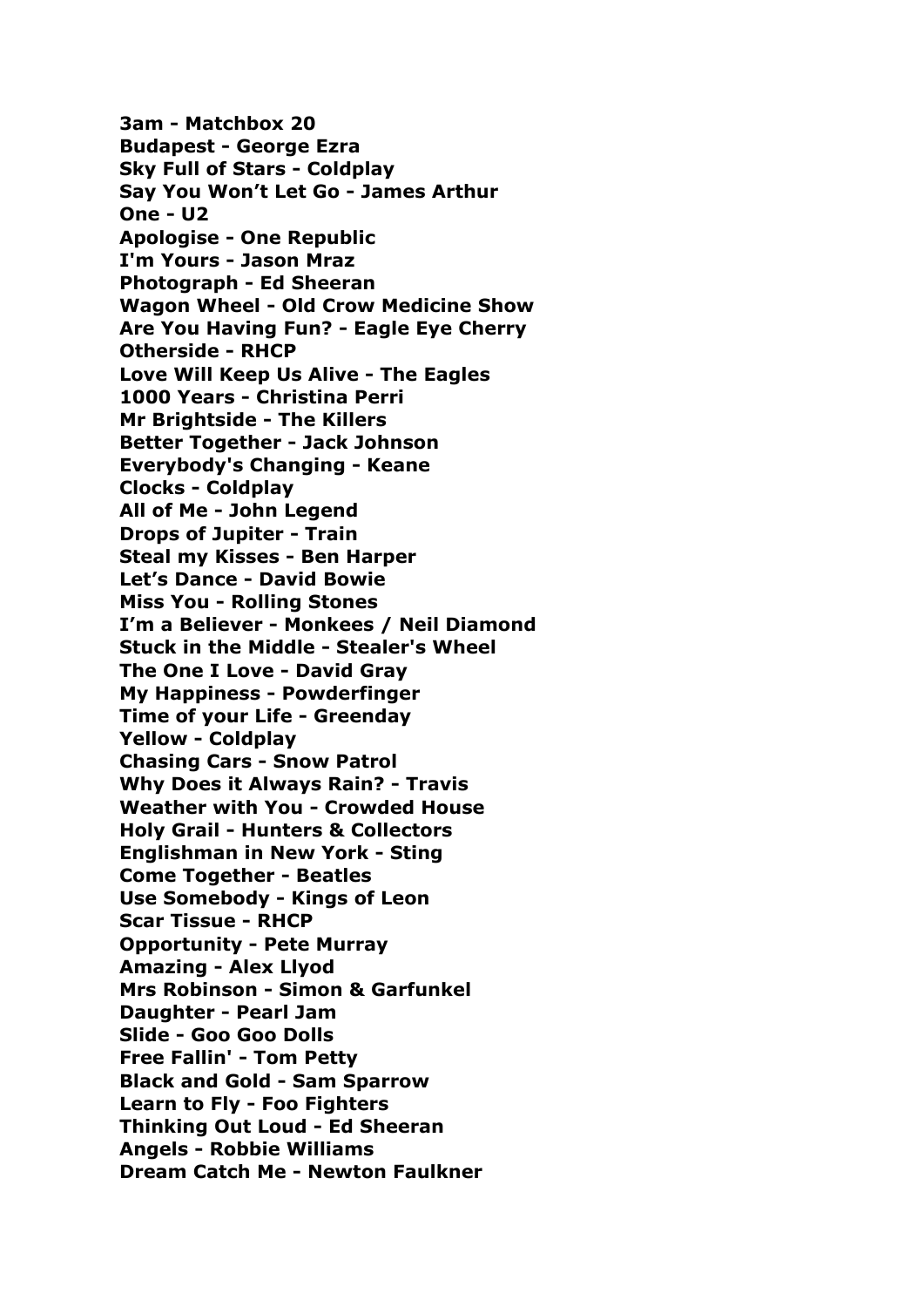**Comes a Time - Neil Young Old Man - Neil Young Songbird - Bernard Fanning You Can't Always Get What You Want - Rolling Stones With or Without You - U2 Help - Beatles Grease - Frankie Valli Better Man - Robbie Williams I Got You - Split Enz That's alright Mama - Elvis Like a Rolling Stone - Bob Dylan All Come Together - Diesel The Hardest Part - Coldplay Here Comes the Rain - The Eurythmics Get Back - The Beatles Clocks - Coldplay All of Me - John Legend Karma Police - Radiohead Always a Woman - Billy Joel Have You Ever Seen the Rain? - CCR Don't Change - INXS Brick - Ben Folds First Cut is the Deepest - Cat Stevens Stand By Me - Oasis Tainted Love - Soft Cell Lightning Crashes - Live Betterman - Pearl Jam Only Rock n Roll - Rolling Stones Baby Blue - Bob Dylan / Graham Bonnet Lodi - CCR Throw your Arms Around me - Hunters & Collectors Bitter Sweet Symphony - The Verve Best Friend - Queen Hey Soul Sister - Train Only You - Yazoo 500 Miles - The Proclaimers Message in a Bottle - Police The Gambler - Kenny Rogers Mr Jones - Counting Crows Just the Way it is Baby - The Rembrantz If You Could Only See - Tonic Let Her Go - Passenger Wouldn't it Be Good - Nik Kershaw Oliver's Army - Elvis Costello Ticket to Ride - Beatles Heart of Gold - Neil Young Drive - Incubus**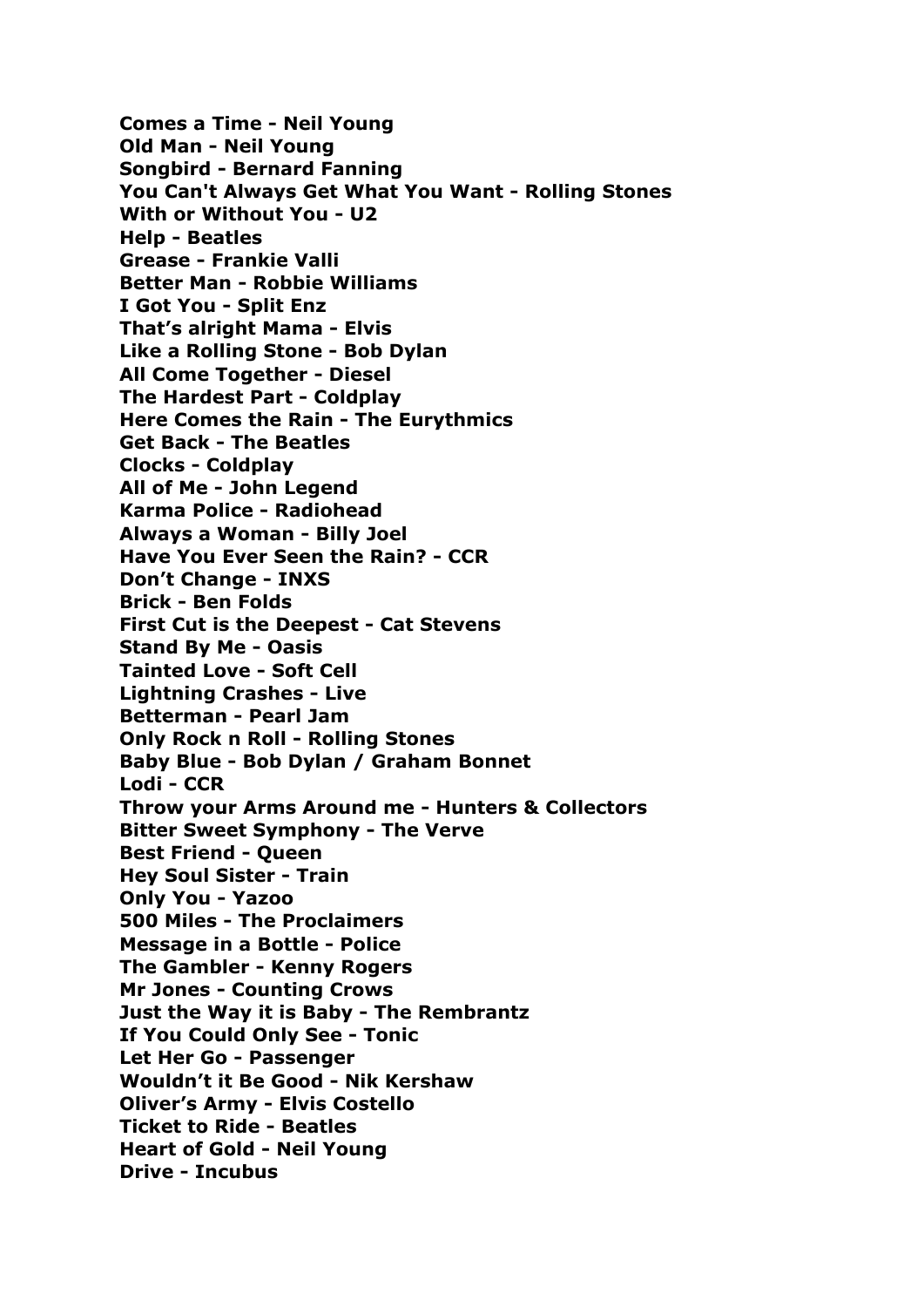**Morning Glory - Oasis One I Love - REM Allison - Elvis Costello Never Tear Us Apart - INXS We are the Champions - Queen Distant Sun - Crowded House Choir Girl - Cold Chisel All I Want Is You - U2 Hard Days Night - Beatles Summer of 69 - Bryan Adams Blister in the Sun - Violent Femmes All the Small Things - Blink 182 Creep - Radiohead Pineapple Head - Crowded House Down Under - Men at Work Fall at your Feet - Crowded House What is Love? - Howard Jones Shimmer - Fuel Sweet Dreams - The Eurythmics Mystify - INXS Father & Son - Cat Stevens You Really Got Me - The Kinks Times Like These - Foo Fighters Hide Your Love Away - Beatles Wild World - Cat Stevens Tiny Dancer - Elton John Save Tonight - Eagle Eye Cherry Beautiful Day - U2 Bad Moon Arising - CCR To Her Door - Paul Kelly Wish You Were Here - Pink Floyd Sunsets and Beaches - Powderfinger By My Side - INXS Champagne Supanova - Oasis Dancing in the Dark - Bruce Springsteen Dumb Things - Paul Kelly Proud Mary - CCR Hotel California - Eagles The Scientist - Coldplay All These Things That I've Done - The Killers Faith - George Michael Four Seasons - Crowded House Hey Jealousy - Ginblossoms Down on the Corner - CCR Sweet Dreams - Eurythmics Who Can it be Now? - Men At Work Bright Side of the Road - Van Morrison**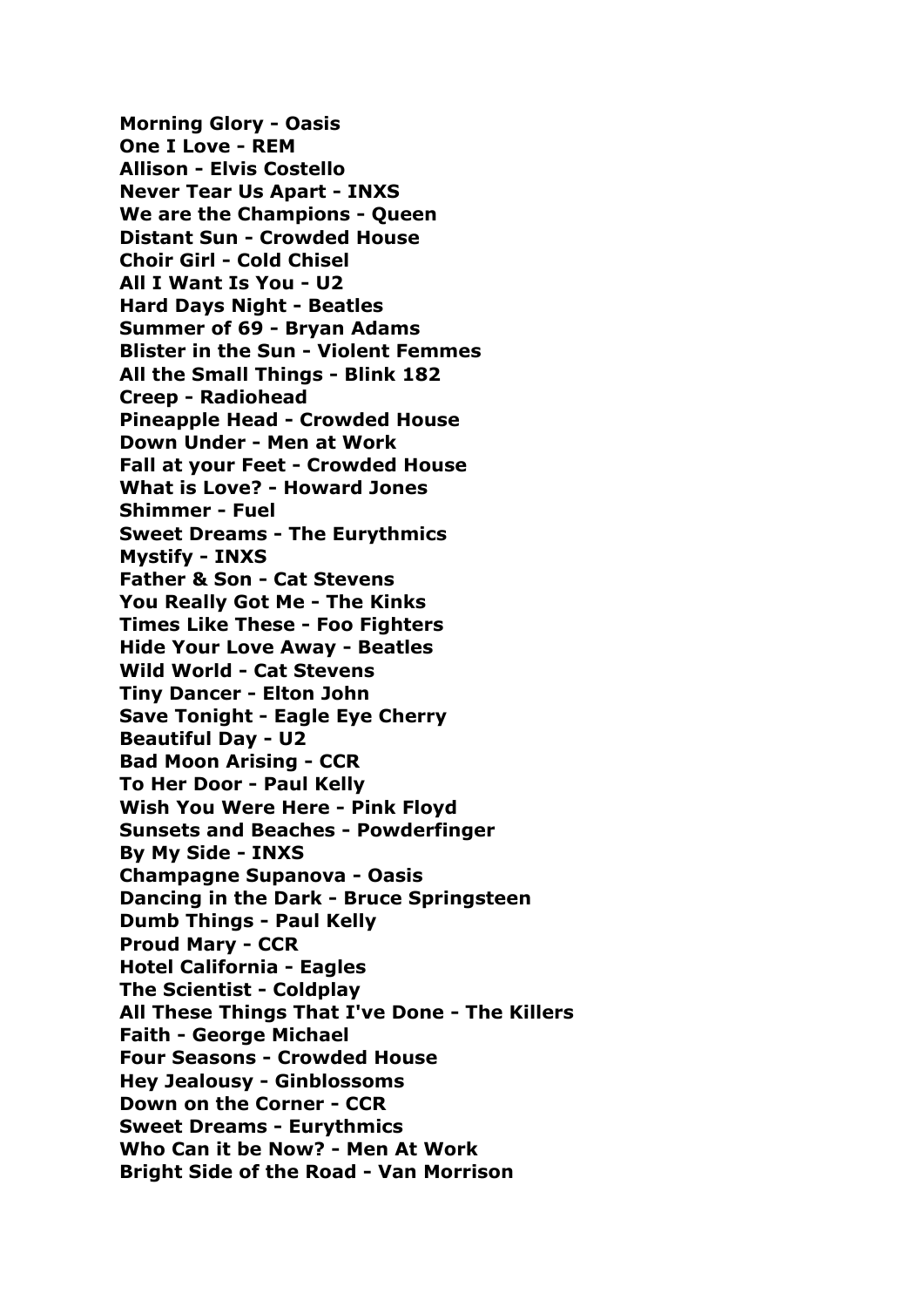**Space Oddity - David Bowie Be Good Johnny - Men at Work Brown Eyed Girl - Van Morrison Green Limousine - Badloves Take it Easy - Eagles April Sun In Cuba - Dragon Learning to Fly - Tom Petty Feeler - Pete Murray Where the Streets have No Names - U2 Taylor - Jack Johnson Your the Voice - John Farnham Looking out my Backdoor - CCR Sweet Home Alabama - Lynyrd Skynyrd Sex on Fire - Kings of Leon All my Loving - Beatles Who'll Stop the Rain? - CCR Boys of Summer - Don Henley High and Dry - Radiohead Crazy - Gnarls Barkley Breakfast at Tiffanys - Deep Blue Something Rocket Man - Elton John Rich Girl - Hall & Oates Somebody Told Me - The Killers Norwegian Wood - Beatles To Be With You - Mr Big Dock of the Bay - Otis Redding Drift Away - Dobi Gray Don't Panic - Coldplay Revolution - Tracy Chapman Hold me Now - Thompson Twins Horses - Daryl Braithwaite Wonderwall - Oasis Guess that's why they call it the Blues - Elton John I'm on Fire - Bruce Springsteen In the Air Tonight - Phil Collins Is this Love - Bob Marley It's only Natural - Crowded House Just the Way you are - Bruno Mars Listen to the Music - Doobie Brothers Let it Be - The Beatles Losing My Religion - REM Message to my Girl - Split Enz Moonshadow - Cat Stevens My Girl - Temptations The Letter - Joe Cocker Pumped up Kicks - Foster the People Ruby Tuesday - The Rolling Stones**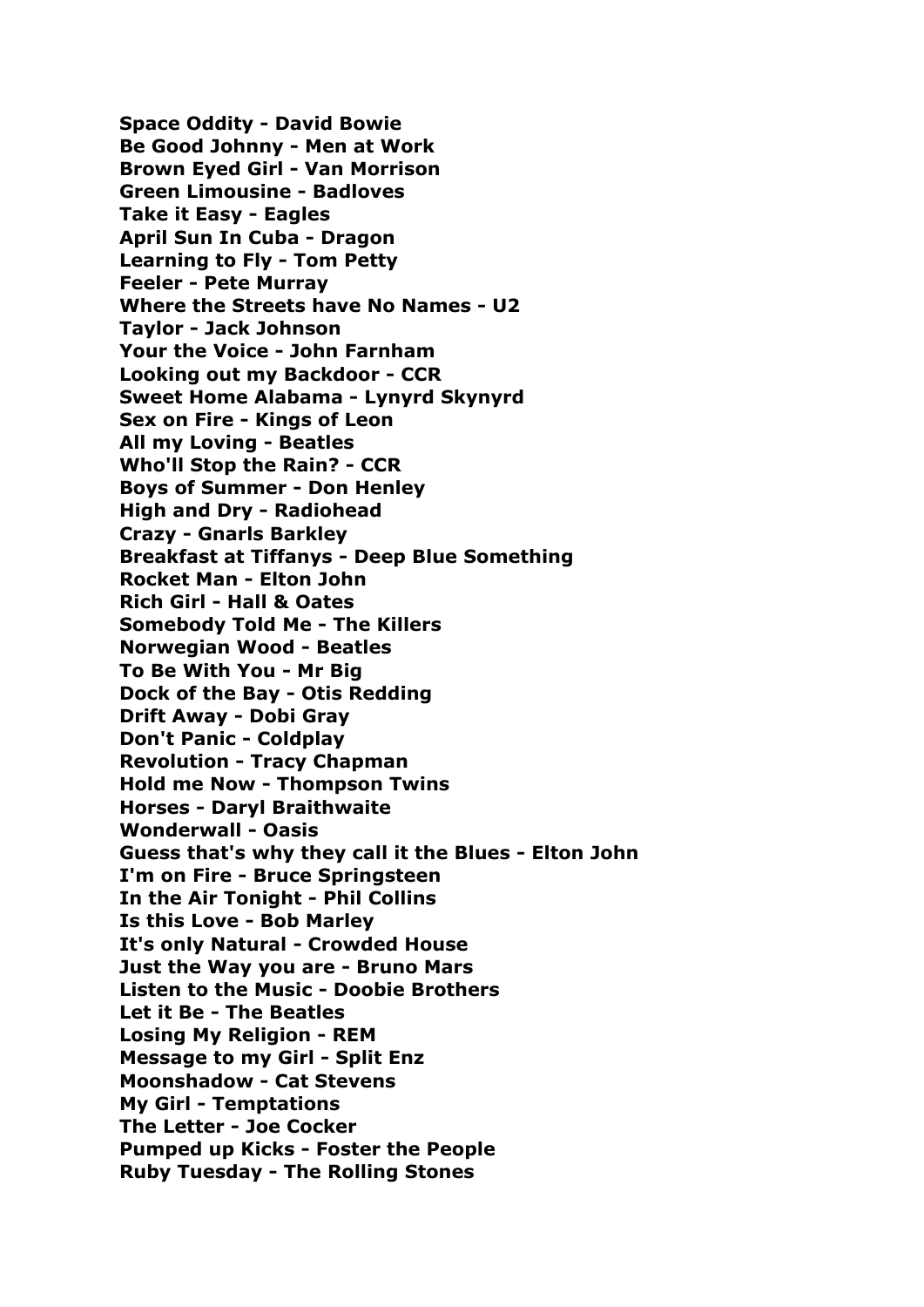**Slice of Heaven - Dave Dobbyn Somebody's Baby - Jackson Browne Sultans of Swing - Dire Straits Viva La Vida - Coldplay Waiting on the World to Change - John Mayer What's up - 4 Non Blondes Wicked Game - Chris Issak Wonderful Tonight - Eric Clapton You Give me Something - James Morrison 3 Little Birds - Bob Marley You don't Treat me no Good - Sonia Dada Won't Back Down - Tom Petty Don't look Back in Anger - Oasis All you Need is Love - The Beatles Peaceful Easy Feeling - The Eagles It's All Over Now - The Rolling Stones Tiny Dancer - Elton John Another Day in Paradise - Phil Collins Band on the Run - Wings Another Saturday Night - Sam Cooke Everlong - Foo Fighters Boulevard of Broken Dreams - Greenday The Boxer - Simon & Garfunkel Candle in the Wind - Elton John Copperhead Road - Steve Earle The Joker - Steve Miller Band Dakota - Stereophonics Closer to Free - The Bodeans Days Like This - Van Morrison Hey There Delilah - Plain White T's Easy - Lionel Ritchie Every Breath You Take - The Police Fix You - Coldplay Get Lucky - Daft Punk Gold on the Ceiling - The Black Keys Moondance - Van Morrison Hey Ho - The Lumineers Fire and the Flood - Vance Joy Marry You - Bruno Mars Give a Little Bit - Supertramp Give Me One Reason - Tracy Chapman Lonely Boy - The Black Keys Mad World - Tears for Fears Need you Now - Lady Antebellum The A Team - Ed Sheeran Hallelujah - Jeff Buckley Gloria - Van Morrison**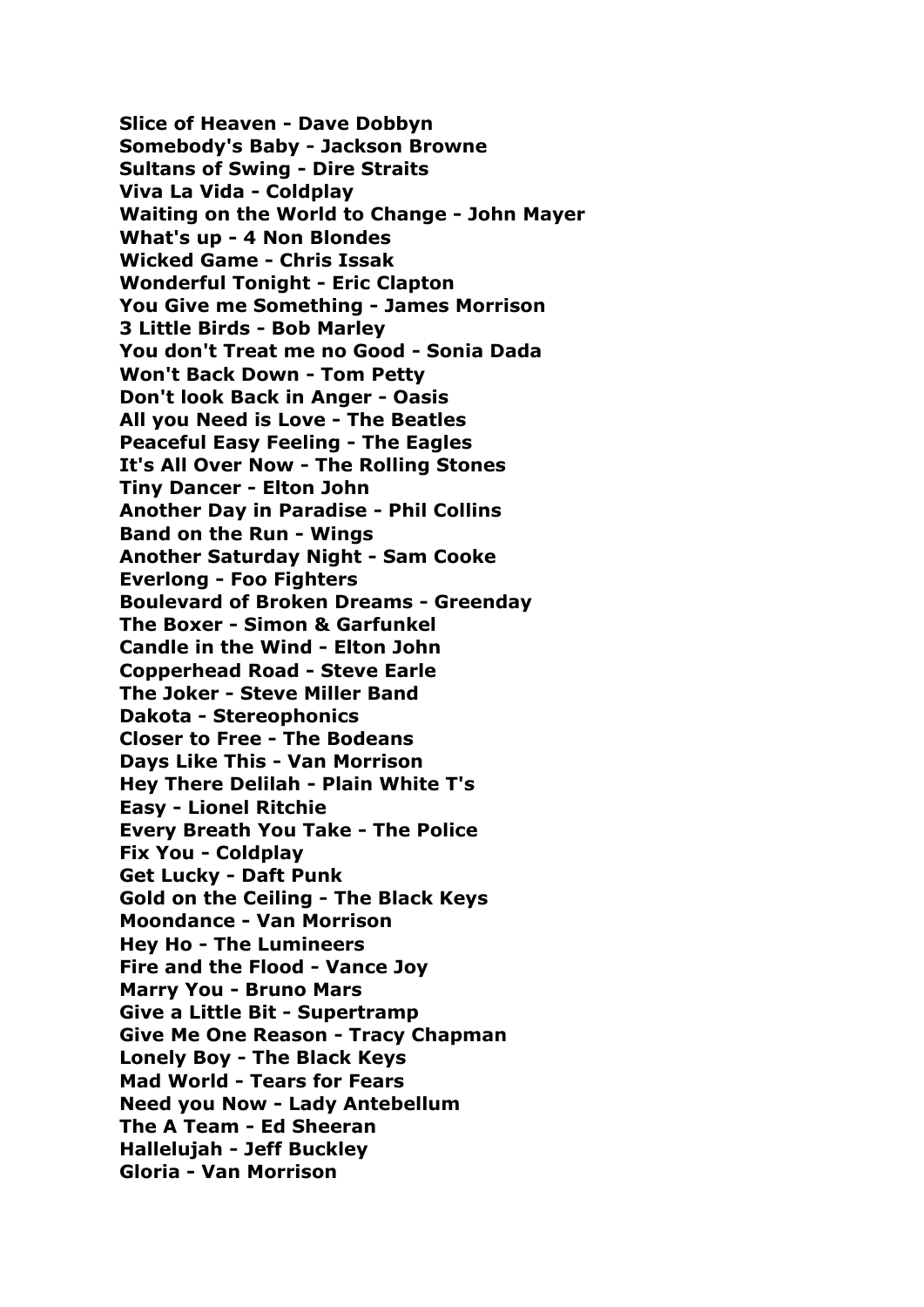**Saving Grace - Pete Murray Saw Her Standing There - The Beatles Something So Strong - Crowded House Reckless - Australian Crawl Better Be Home Soon - Crowded House Spirit in the Sky - Norman Greenbaum Tip of my Tongue - Diesel Romeo and Juliet - Dire Straits We Can Work it Out - The Beatles Proud Mary - CCR Hey Ya - Outkast Writing to Reach you - Travis Crazy Little Thing Called Love - Queen Handle With Care - Travelling Wilburys Khesahn - Cold Chisel Love Her Madly - The Doors Sunny Afternoon - The Kinks The Weight - The Band Golden Brown - The Stranglers Somebody that I used to know - Gotye You and Me - Lifehouse Locked out of Heaven - Bruno Mars Lucky - Jason Mraz China Grove - Doobie Brothers The Chain - Fleetwood Mac Rehab - Amy Winehouse Ring of Fire - Johnny Cash Roxanne - The Police Horse with No Name - America Starting Over - John Lennon Watching the Detectives - Elvis Costello Wherever You Will Go - The Calling Wherever I lay my Hat - Paul Young The Way - Fastball Fix You - Coldplay Sweet Sixteen - Billy Idol Stay with Me - Sam Smith Ashes to Ashes - David Bowie Paperback Writer - Beatles Falling Slowly - Glen Hansard Interstate Love Song - Stone Temple Pilots Kyrie - Mr Mister When you Say Nothing at All - Ronan Keating Comfortably Numb - Pink Floyd It's Only Natural - Crowded House Cool World - Mondo Rock So Far Away - Dire Straits**